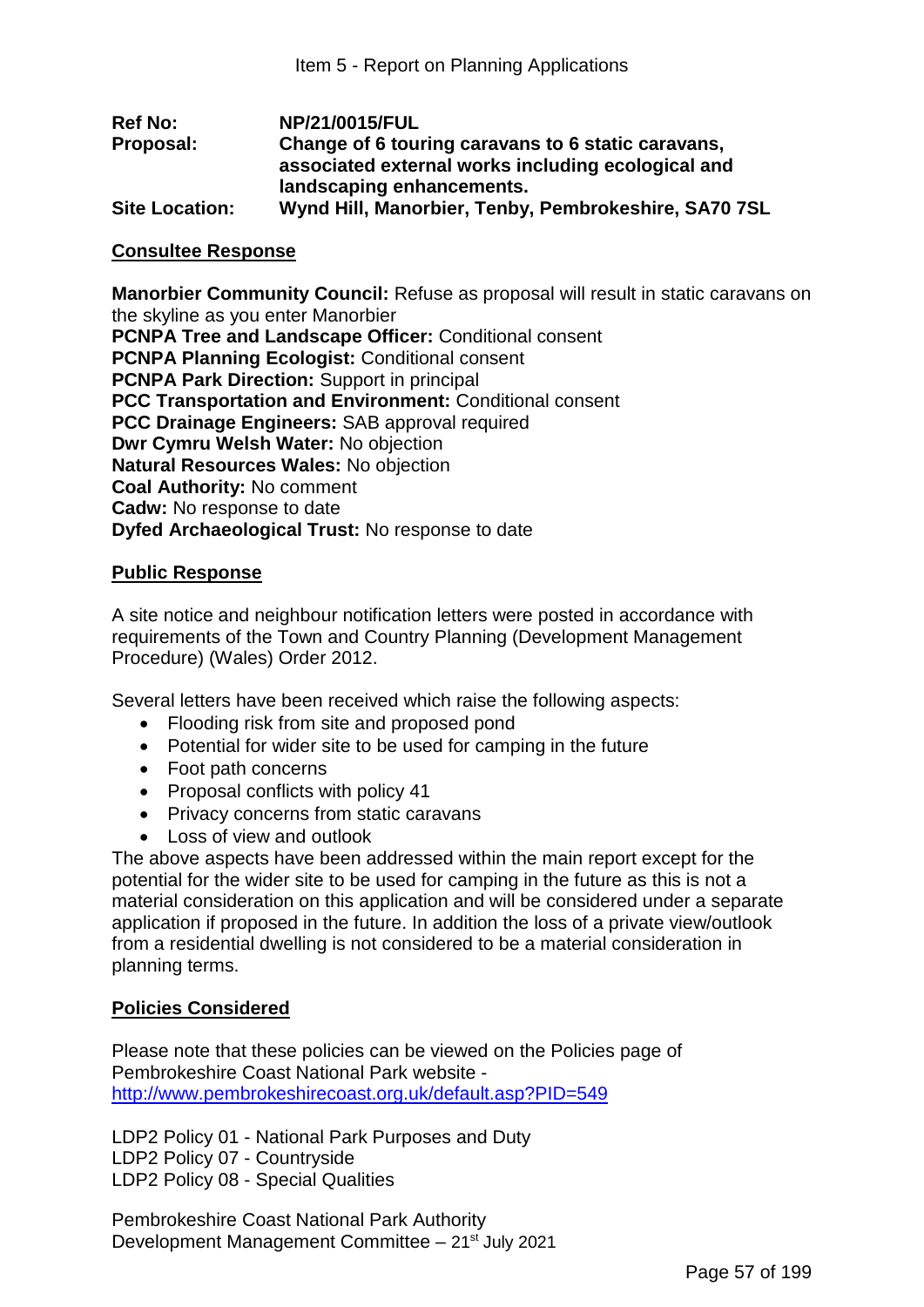LDP2 Policy 09 - Light Pollution LDP2 Policy 10 - Sites and Species of European Importance LDP2 Policy 11 - Nationally Protected Sites and Species LDP2 Policy 14 - Conservation of the Pembrokeshire Coast National Park LDP2 Policy 29 - Sustainable Design LDP2 Policy 30 - Amenity LDP2 Policy 31 - Minimising Waste LDP2 Policy 32 - Surface Water Drainage LDP2 Policy 34 - Flooding and Coastal Inundation LDP2 Policy 38 - Visitor Economy LDP2 Policy 40 - Self-catering development LDP2 Policy 41 - Caravan, Camping & Chalet Development LDP2 Policy 59 - Sustainable Transport LDP2 Policy 60 - Impacts of Traffic PPW11 SPG03 - Loss of Hotels and Guesthouses SPG08 - Affordable Housing SPG11 - Coal Works - Instability SPG12 - Parking SPG13 - Archaeology SPG16 - Regionally Important Geodiversity Sites TAN 05 - Nature Conservation and Planning TAN 06 - Planning for Sustainable Rural Communities TAN 10 - Tree Preservation Orders TAN 11 - Noise TAN 12 - Design TAN 13 - Tourism TAN 15 - Development and Flood Risk TAN 18 - Transport

- TAN 23 Economic Development
- TAN 24 The Historic Environment

### **Officer's Appraisal:**

### **Background and History**

The site is situated to the south of the A4139 to the north east of Manorbier and close to the junction of the main road to the B4585 leading to Skrinkle. The site is screened to the north, east and west by existing buildings, trees and field boundaries but is exposed to the south where it is seen prominently on the ridgeline with a mature landscape backdrop.

This site has a Certificate of Lawfulness for 6 touring caravan pitches and toilet block for use from 1<sup>st</sup> March to 30<sup>th</sup> November.

### **Current Proposal**

Planning approval is sought for the change of 6 touring caravans to 6 static caravans, associated external works including ecological and landscaping enhancements.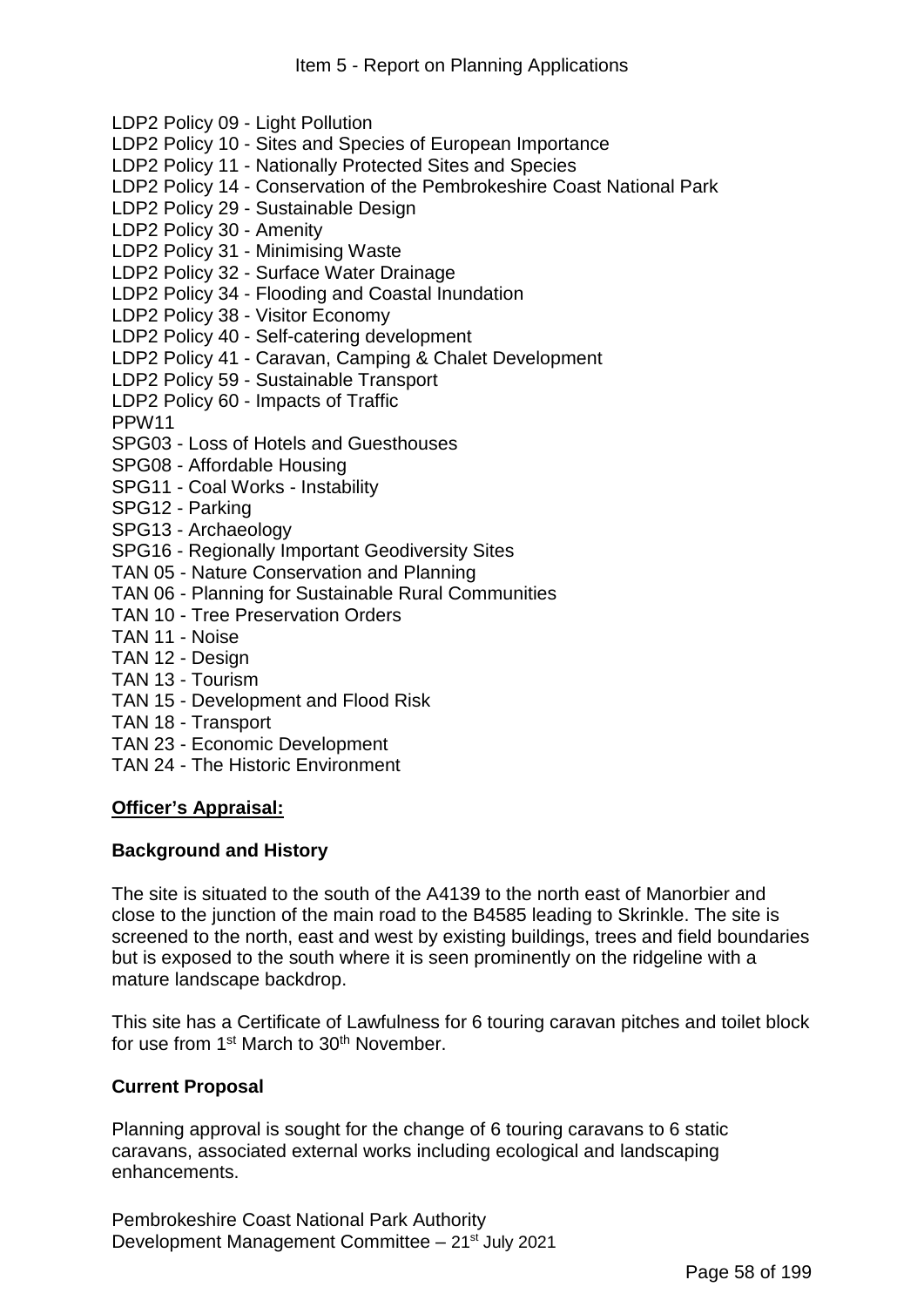### **Key Issues**

The application raises the following planning matters:-

- Policy and Principle of Development
- Visual Amenity and Special Qualities of the National Park
- Siting and Sustainable Design
- Amenity and Privacy
- Highway Safety and Access
- Landscaping and Biodiversity
- Land Drainage and Flooding

### *Policy and Principle of Development:*

Correspondence has been received which raises the concern that the proposal is contrary to Policy 41 of LDP 2.

Policy 38 of LDP2 is the strategy policy for visitor economy and allows for limited caravan, camping and chalet development. Further detail is set out in Policy 41 of the Plan which allows for new pitches and changes of pitch types within existing sites, away from the coast and Presellis and in locations not intervisible with them. The policy is based on a study undertaken in 2015 to examine the capacity of the National Park landscape to absorb additional camping and caravanning development and now forms Supplementary Planning Guidance to LDP2.

The site is within landscape character area 4 as set out in the SPG. The sensitivity of this area is linked to the generally undeveloped coastal edge and associated slopes, the ridge slopes to the north, the open character of the landscape and the Registered Historic Landscape. The summary of the capacity states that there is no further capacity for development where there are existing clusters of sites as they already affect the landscape character and further intensification would lead to cumulative impact. It is recognised that there may be potential for small sites away from the coast in flat, enclosed locations which are not overlooked and preferably outside of the Registered Historic Landscape.

Whilst the wider application site area extends further, the northern field currently used for the touring caravan pitches and proposed static pitches measure approximately 0.5ha. In the context of the SPG the site is a small to medium size to which there is 'medium sensitivity' indicated. Within this context the SPG identifies that the landscape is susceptible to change but officers consider that there is some potential to accommodate the relevant area of development in this site without significant character change or adverse effects on the special qualities of the National Park.

Policy 14 of LDP2 seeks to conserve and enhance the National Park by preventing development that would have an unacceptable adverse effect on the qualities and landscape of the National Park, including those causing visual intrusion.

This application site also includes additional landscaping as part of the field immediately to the south and north of the land currently used as a touring caravan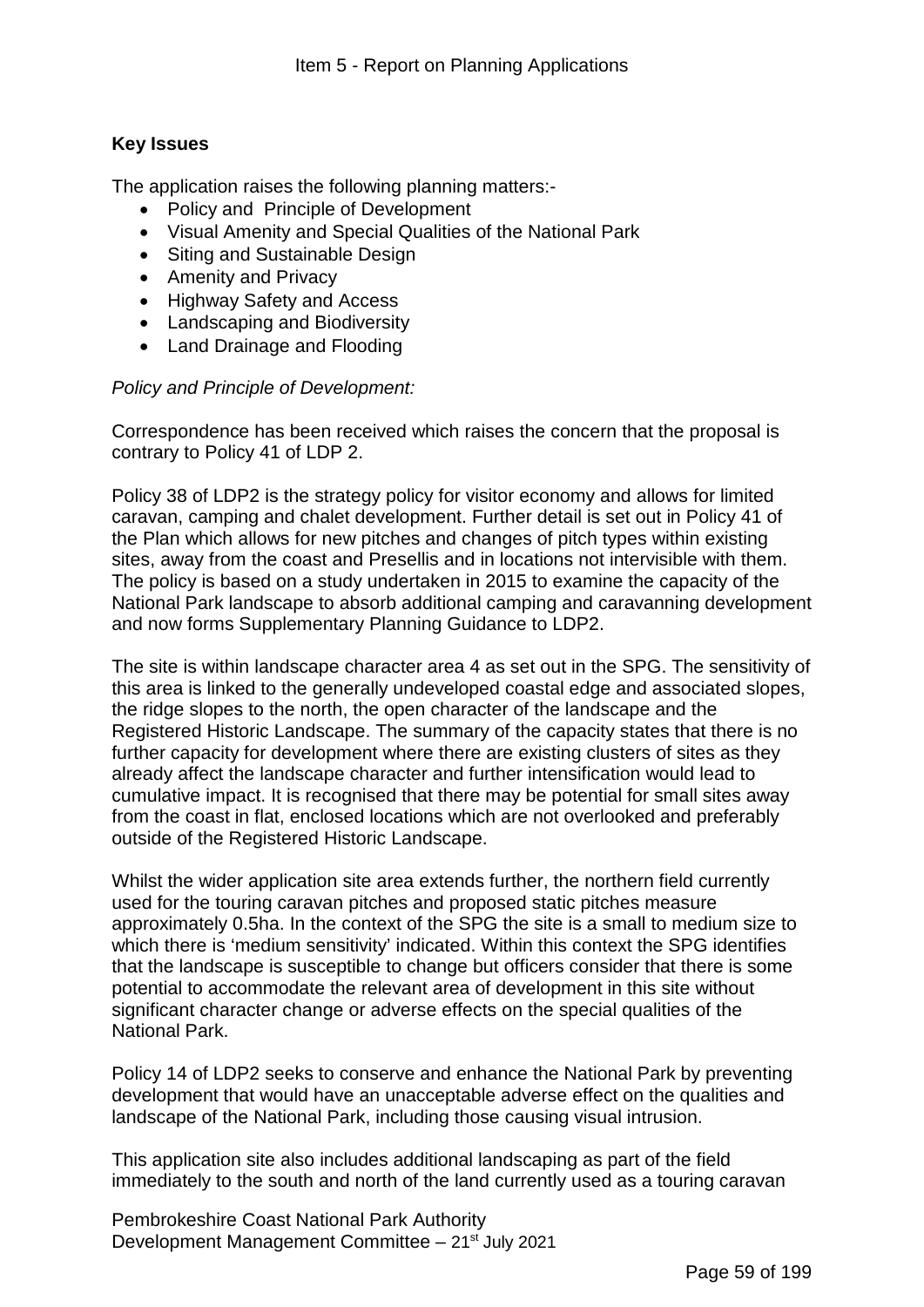site, within which a new pond, woodland, wildflower meadow, screen planting, hedgerow planting and an orchard are proposed. These elements of the application would significantly assist in screening the proposed static units, potentially improving the situation whereby the currently permitted touring caravans are exposed and prominent in the landscape.

The acceptability of introducing the landscaping elements into the landscape here have been fully considered by the Authority's planning ecologist and NRW. CADW and Dyfed Archaeological Trust have also been consulted in terms of potential impact on the Registered Historic Landscape and a further response on these consultations will be provided at the committee meeting. The overall proposal is considered be officers to enhance the area in terms of screening and have the ability to visually contain the proposed change of use of the caravan units to more permanent static units. This would further be assisted by using appropriately coloured caravan units.

Therefore, the proposal including the improved landscaping to the site, is considered to be compatible with the policies of LDP2. The principle of the development is also considered acceptable.

### *Visual Amenity and Special Qualities of the National Park*

Manorbier Community Council have indicated that the application should be refused as proposal will result in static caravans on the skyline as you enter Manorbier.

Policy 8 of LDP2 is a strategic policy which refers to the special qualities of the National Park and lists priorities to ensure that these special qualities will be protected and enhanced. Particularly relevant to this application area priority a) sense of remoteness and tranquility is not lost and wherever possible enhanced and c) pattern and diversity of the landscape is protected and enhanced.

Policy 14 of the LDP2 seeks the conservation of the Pembrokeshire Coast National Park with criteria 'a' and 'b' resisting development that would cause significant visual intrusion and/or, that would be insensitively and unsympathetically sited within the landscape. Criteria 'c' and 'd' resists development that would fail to harmonise with, or enhance, the landform and landscape character of the National Park, and/or fail to incorporate important traditional features.

Policy 29 of the LDP2 requires all development proposals to be well designed in terms of place and local distinctiveness (criterion 'a'). Policy 30 of the LDP2 seeks to avoid development that is of an incompatible scale with its surroundings (criterion 'b') or is visually intrusive (criterion 'd').

The application site lies within Landscape Character Area 4 (Manorbier/Freshwater East) as defined by the Landscape Character Assessment (LCA) Supplementary Planning Guidance (SPG). The area's special qualities are listed in this document, one of which is as follows:-

### *'There is a very strong historical and cultural sense of place here, which is very different from that encountered in north and west Pembrokeshire, typified by the*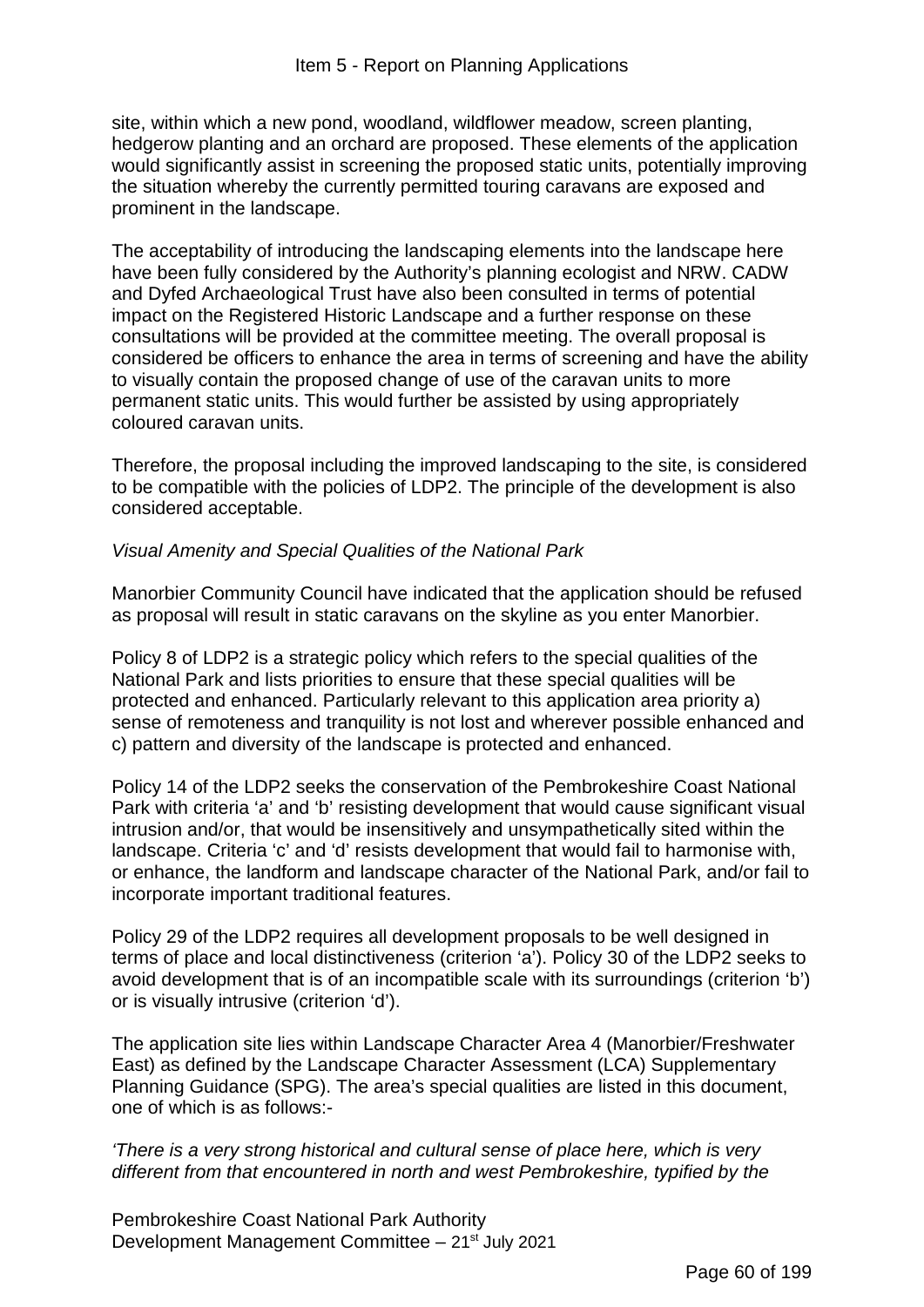*Medieval open field system which has survived remarkably well in the area - the stripfields which lie either side of the Ridgeway between Lamphey and to the south of St Florence. The wealth of historical and archaeological sites documented means that extensive areas of historic landscapes have an outstanding value attributed to them. Of particular note are the medieval buildings: the Lamphey Bishop's Palace, a moated house site at Hodgeston and the extremely well preserved manorial landscape of Manorbier, with its imposing castle dominating the village scene, the prominent church and a dovecote. The historical value in turn supports'*

Within this LCA caravan sites and modern housing are noted as visual detractors and management guidelines include measures to improve the integration of tourism development into the landscape and regular cyclical management of hedgerows.

The applicant has submitted a landscaping scheme in order to attempt to provide mitigation against the visual impact of the proposed 6 static caravans. Whilst the site boundaries comprise hedgebanks with trees which are mainly to be retained, the boundary to the south is completely open at present.

In terms of landscaping, the application proposes a good level of new soft landscaping throughout the site which will increase the screen planting around the caravan site and especially to the southern boundary, this also includes some central planting areas and wildlife areas with the aim of improving the environmental benefit of the site and its setting in the surrounding landscape.

In terms of the impact of the development on the wider setting, it is considered that the proposal to allow 6 static caravans in place of seasonal touring pitches would result in a small extension to the built form of the existing site, outside of the rural centre and has the potential for detriment impact of the rural character of the area without the proposed level of landscaping being provided within the current scheme.

The proposed static caravans will measure 12.19m in length by 6.09m in width and reach a maximum height of 4.70m. Each caravan will have a private deck area and will be finished with an option of timber cladding or composite cladding to three different colour options, UPVC glazing, and dark metal roof covering.

Medium views of the host site and adjacent caravan sites are afforded from the coast path route to the south which passes the entrance to the MOD site. Whilst

The development would result in all year-round static caravans which, due to their position, layout, design, materials and associated landscaping will be less prominent in the landscape than the existing touring caravans when located on the site.

In addition the agent has provided further information on the proposed materials and colours to be used for the proposed static caravan units and associated decking areas. Officers consider that Sierra Brown panels are likely to be recessive and less visible than the paler Sandalwood or Acadia and is therefore preferred for the walls and decking and this will be secured through a planning condition.

Therefore, it is considered that the scheme can be supported in terms of its impact on the visual amenity and special qualities of the National Park.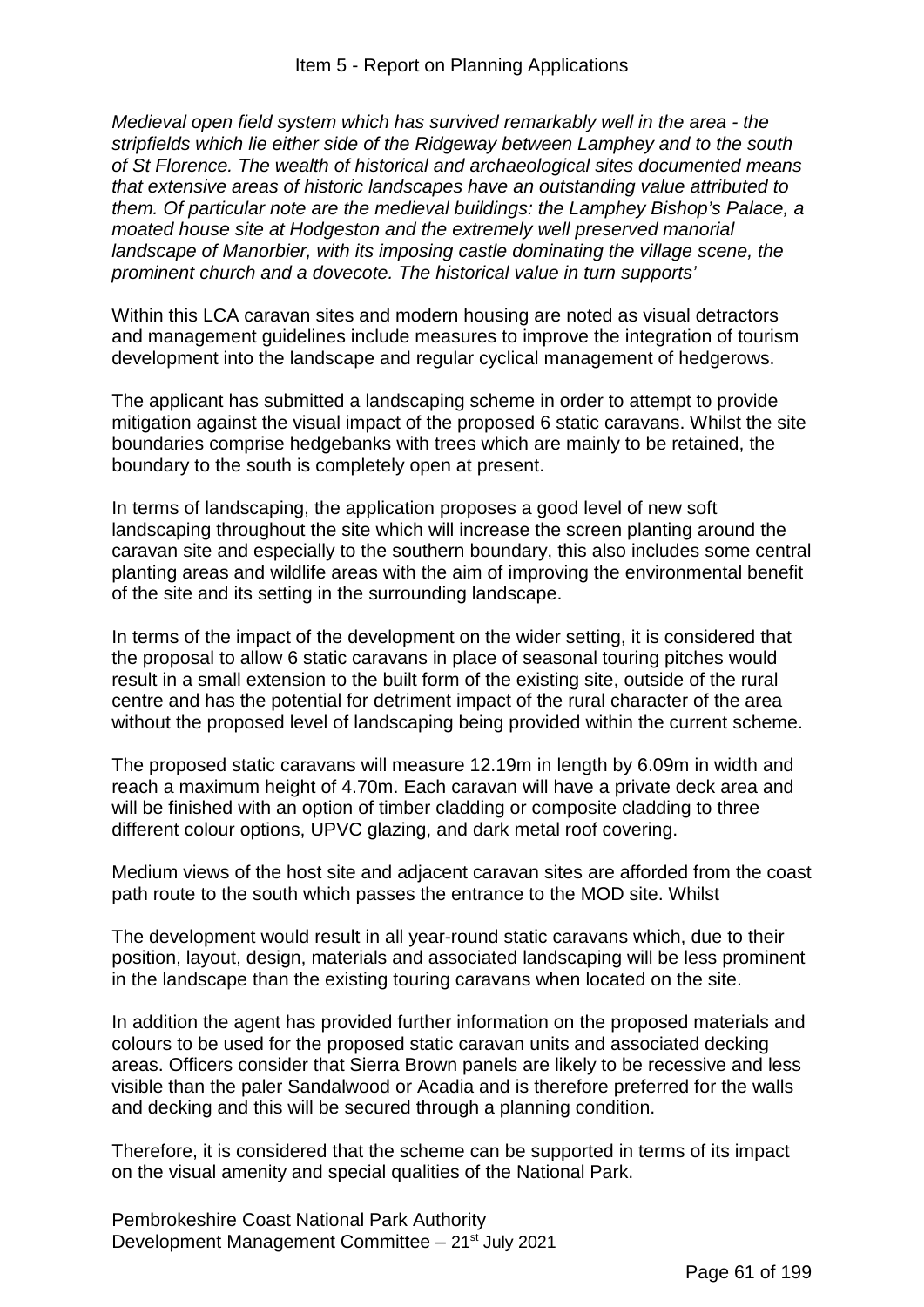### *Siting and Sustainable Design:*

The siting of the 6 static units and associated works are considered to be appropriate in this instance and will result in a layout that provides a good degree of separation between units and an orientation which respects each unit's privacy within the site. The design of these units is also considered to be acceptable and provides a good level of insulation to each unit.

### *Amenity and Privacy:*

Correspondence has been received which raises concerns on privacy impact from the proposed static caravans on existing residential properties.

Policy 30 of LDP2 refers to matters of amenity, and requires proposals to be appropriate to where people live and work, compatible with its setting, should not lead to an increase in traffic, odour, noise or light, and should not be visually intrusive.

Officers do not share the above concerns on the proposed development given that the nearest residential dwelling which are not in the control of the applicant is 53metres to the west and is well screened from mature landscaping. Other residential properties are located to the south and these are some 170metres and 300metres away and whilst these are at a lower level to the development the distances indicated are considered to be such that they would prevent any adverse privacy impact from the development on these properties.

Having regard to the above the proposed development is considered to be acceptable in terms of amenity and complies with policy 30 of the LDP2.

### *Highway Safety and Access:*

Correspondence has been received which raises concerns on an existing footpath through the south of the site leading onto the B4585 road which gives access between Manorbier and the residential estates at Skrinkle.

In Highways terms, it is considered that there can be a safety "gain" in having holiday makers mostly use cars. Otherwise, they are towing long caravan units in and out on an almost day-to-day basis during the holiday season. Extending the holiday season does not mean that peak time traffic is increased. The wall on each side of the access is low which provides fairly good visibility. The highway officer is not clear whether there is any previous control to limit the height of the front boundary walls so suggests a condition is added with this application, so that it can be enforced in the future if needed to be. No concerns have been raised in respect of the existing footpath as previously mentioned above so therefore this aspect is not considered to raise any concerns from a highway safety aspect.

### *Landscaping and Biodiversity:*

The open and rolling nature of the topography of the land to the south, towards Manorbier Youth Hostel leaves the site exposed for long distances towards the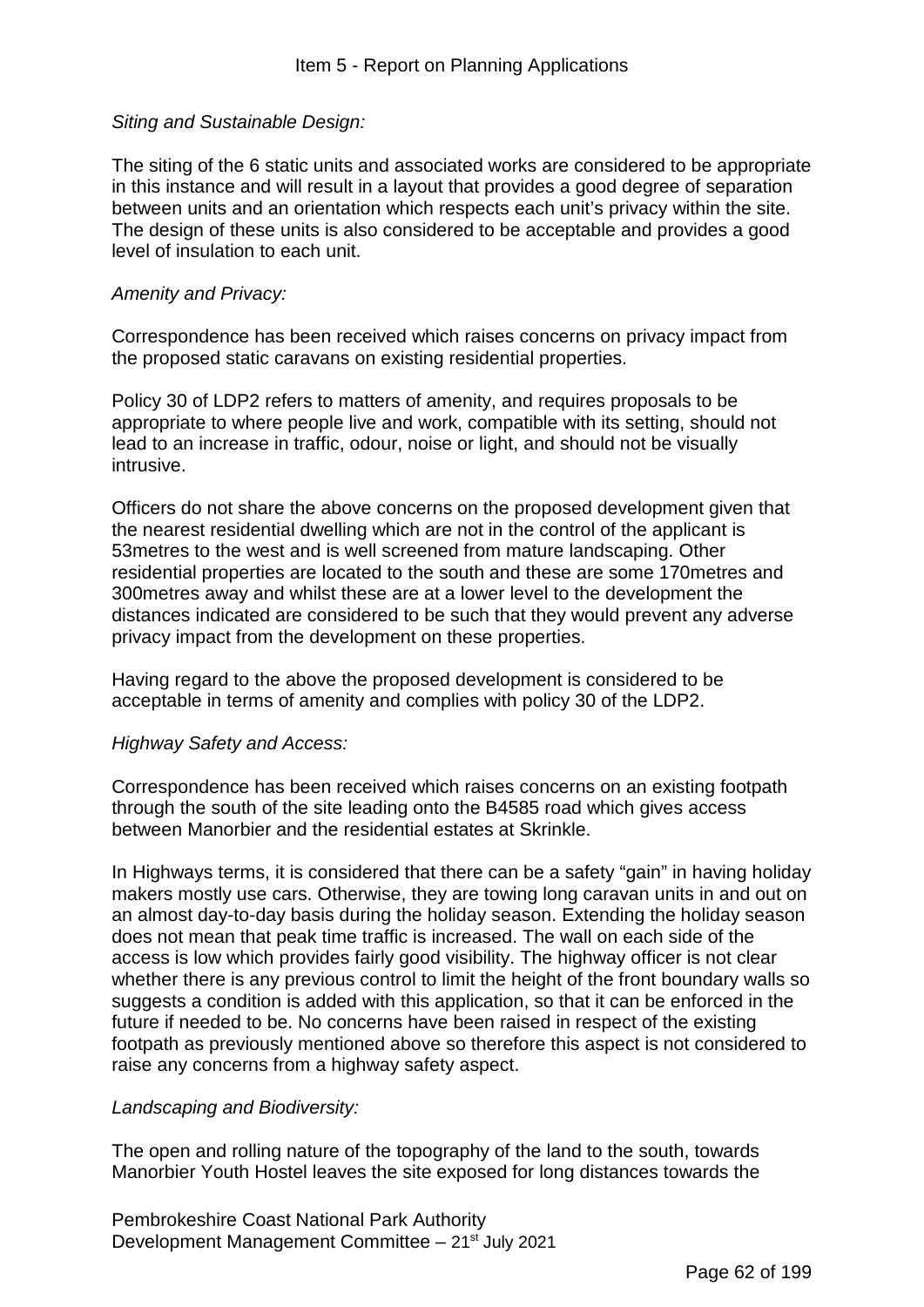coast. Extension of the use of the site through the winter months is likely to increase exposure of caravans, including in closer views to the south-west and east without a robust landscaping scheme.

The proposed landscaping is welcomed and the additional planting and wildlife pond would ensure biodiversity enhancements for the site. Although the landscaping scheme does include some species not native to Pembrokeshire, these would not be out of character for the proposed development. However, the replacement of Box with an alternative native shrub would be welcomed as this would be more likely to support a greater number and diversity of species.

The inclusion of some native Oak where tree planting is proposed would also be welcomed. The wildflower meadow areas should be seeded using, where possible, locally source seeds, but as a minimum all seeds included in the mix should be native to the area. The wildlife pond should also only include native species, links have been included below which include advise on how to create wildlife ponds.

The proposed landscape plan is acceptable in principal; although there are some non-native species proposed; these would be acceptable in the setting of the proposed site, however, the specific species proposed as part of the landscape plan can be conditioned to ensure that the proposed landscaping in its entirety is acceptable.

The proposed external lighting in the form of low level bollard lighting is also welcomed and will result in a controlled level of lighting for the site and will have a design and be positioned to avoid light pollution.

Natural Resources Wales have not raised any objection to the current proposal. Therefore, the proposal is considered to be acceptable subject to the above elements being conditioned.

### *Land Drainage and Flooding:*

Correspondence has been received which raises concerns of flooding risk from site and proposed pond due to the existing typography from the sloping site to the south of existing touring site which slopes down towards the adjacent road and residential estate beyond.

Officers have considered the surface water flooding data currently available and whilst this data does indicate a small area outside of the site ownership in an arear of scrubland immediately adjacent to the B4585 road. No other flooding is identified within 100metres from this area. However, several areas of surface water flooding are identified within the Skrinkle area but appear to be sourced from a larger separate area which is located south west of Dewing Avenue and Gray Avenue. A map of the available data on surface water flooding areas within the vicinity can be shown at the committee meeting to inform Members if required.

Pembrokeshire County Council Drainage Engineers have indicated that the proposal will require formal SAB approval prior to the commencement of works and an informative note will be added to cover this aspect.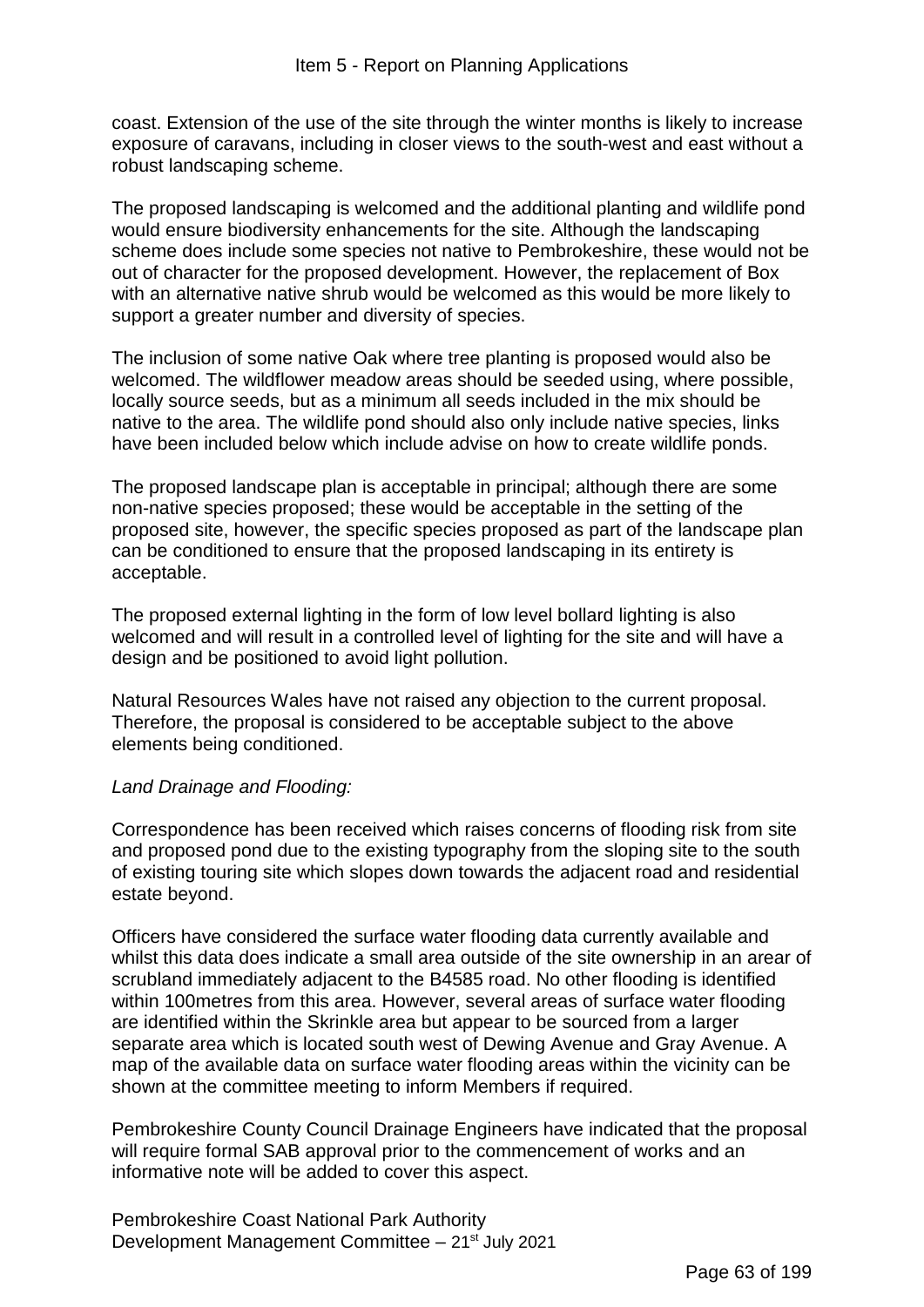Natural Resources Wales have not raised any objection to the current proposal but an informative note will be added to any consent in respect of foul drainage discharge.

Welsh Water has raised no objection to the proposed development in terms of water supply.

## **Conclusion**

Notwithstanding the objections received, following consideration of the policies contained within the Local Development Plan 2 and National Planning Policy in the form of Planning Policy Wales (Edition 11, February 2021) and having regard to all material considerations it is considered that the development will be in keeping with the aims of the LDP2 in that the development and will conserve and enhance the existing character of the site and the special qualities of this area of the National Park. As such, and subject to a schedule of suitable conditions to control the development, the development is considered to be acceptable and complies with the requirements of Local Development Plan 2.

## **Recommendation**

A further verbal report will be given on the consultation responses from Cadw and Dyfed Archaeological Trust. Subject to that the recommendation is **APPROVE**  subject to conditions.

## **Conditions**

**1.** The development shall begin not later than five years from the date of this decision.

**Reason:** Required to be imposed pursuant to Section 91 (1) of the Town and Country Planning Act 1990 (as amended).

**2.** The development shall be carried out in accordance with the following approved plans and documents: Drawing Reference: 001 (Received 28.01.2021) Drawing Reference: 02/Rev A (Received 28.01.2021) Drawing Reference: 03/Rev B (Received 08.02.2021) Drawing Reference: 04/Rev A (Received 28.01.2021) Drawing Reference: 05 (Received 22.01.2021) Drawing Reference: 06/Rev B (Received 08.02.2021) Drawing Reference: 101 (Received 08.02.2021) **Reason:** In order to be clear on the approved scheme of development in the interests of protecting visual amenity and the special qualities of the National Park. Policy: Local Development Plan 2 – Policies 1 (National Park Purposes and Duty), 8 (Special Qualities), 14 (Conservation of the Pembrokeshire Coast National Park) and 29 (Sustainable Design).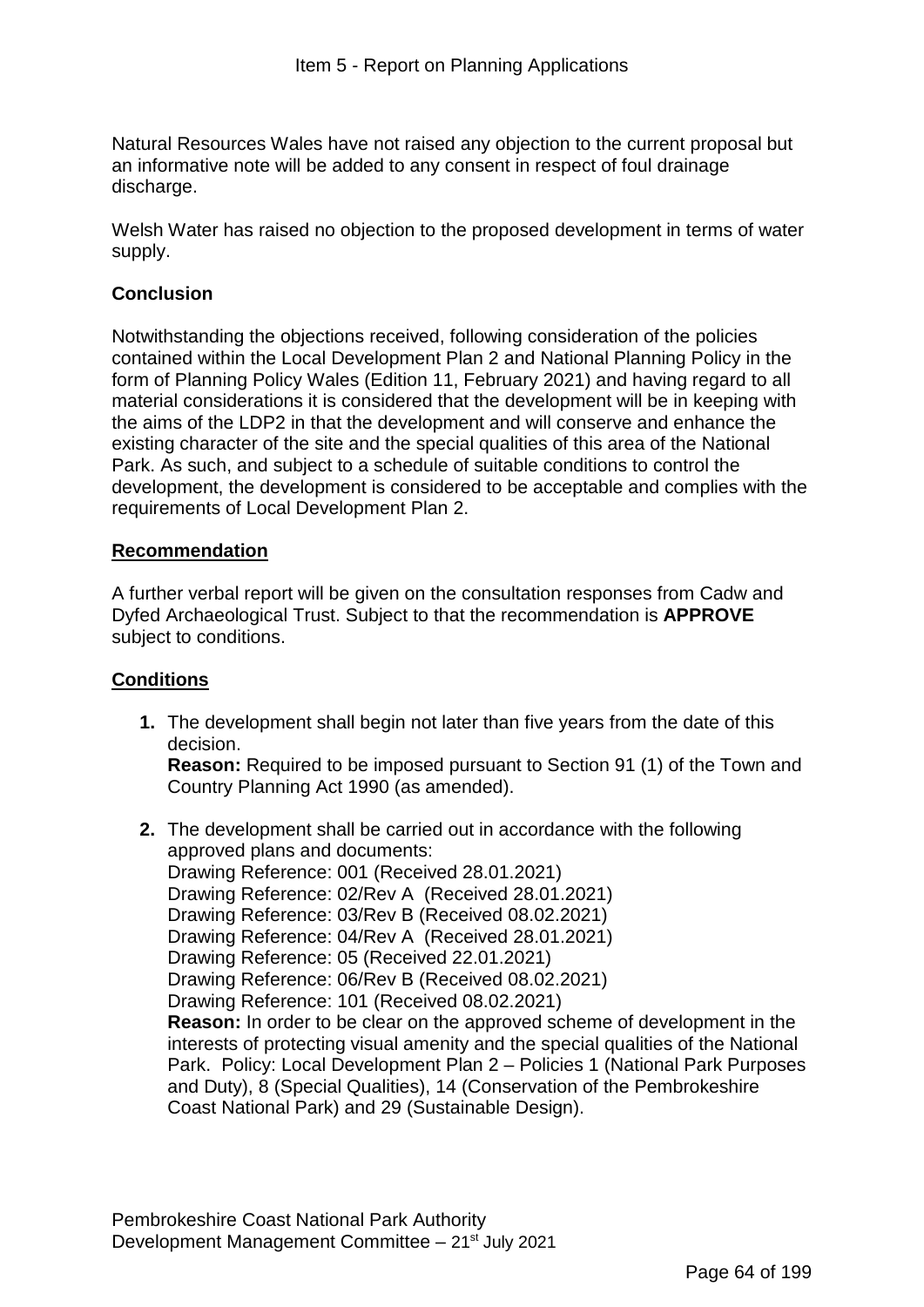- **3.** There shall be no growth or obstruction to visibility over 0.6m above the level of the crown of the adjacent carriageway within 2.4m of the near edge of the carriageway, over the whole frontage of the site to the Class 1 Road. **Reason:** In the interests of road safety. Policy: Local Development Plan 2 - Policy 60 (Impacts on Traffic).
- **4.** Notwithstanding the details submitted on the colours for the wall cladding on the static caravans and associated decking, Sierra Brown colour is to be used on the wall cladding and associated decking and shall thereafter be retained in accordance with these details.

**Reason:** In order to be clear on the approved scheme of development in the interests of protecting visual amenity and the special qualities of the National Park. Policy: Local Development Plan 2 – Policies 1 (National Park Purposes and Duty), 8 (Special Qualities), 14 (Conservation of the Pembrokeshire Coast National Park) and 29 (Sustainable Design).

- **5.** No development, demolition or site clearance shall take place until there has been submitted to and approved in writing by the local planning authority a scheme relating to the immediate landscape. The approved scheme shall include the following details:
	- Landscaping details taking account of the comments made by the ecologist's consultation response.
	- Details of implementation of the landscaping scheme.
	- The landscaping shall be implemented as approved.

**Reason:** In the interests of maintaining a suitable scheme of landscaping to protect the visual amenity of the area, to maintain the special qualities of the landscape and habitats through the protection, creation and enhancement of links between sites and their protection for amenity, landscape and biodiversity value. Policy: Local Development Plan 2 - Policies 1 (National Park Purposes and Duty), 8 (Special Qualities), 10 (Sites and Species of European Importance), 11 (Nationally Protected Sites and Species), 14 (Conservation of the Pembrokeshire Coast National Park) and 30 (Amenity).

**6.** All retained trees, hedgebanks and hedge boundary features and/or any trees whose canopies overhang the site shall be protected by strong fencing, in accordance with BS5837: 2012 Trees in relation to design, demolition and construction – Recommendations for the duration of the development, with the location and type agreed with this authority prior to commencement. The fencing shall be erected before any equipment, machinery or materials are brought onto the site for the purposes of the development, and shall be maintained until all equipment, machinery and surplus materials have been removed from the site. Nothing shall be stored or placed within any fenced area, and the ground levels within those areas shall not be altered, nor shall any excavation be made, without the prior written consent of the local planning authority.

**Reason:** In the interests of maintaining a suitable scheme of landscaping to protect the visual amenity of the area, to maintain the special qualities of the landscape, and habitats through the protection, creation and enhancement of links between sites and their protection for amenity, landscape and biodiversity value. Policy: Local Development Plan 2 – Policies: 1 (National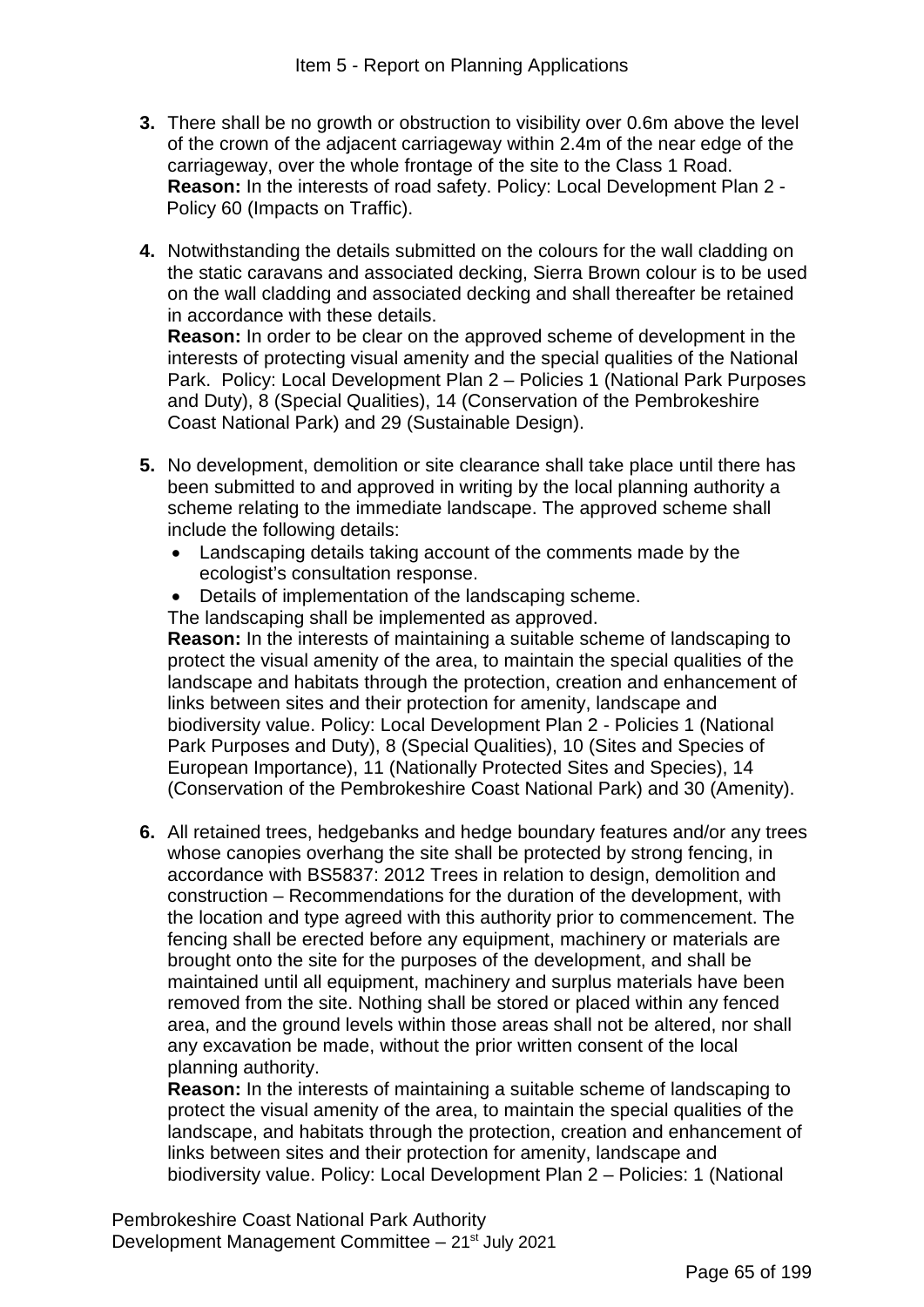Park Purposes and Duty), 8 (Special Qualities), 14 (Conservation of the Pembrokeshire Coast National Park), 30 (Amenity), Technical Advice Note (TAN) 5: Nature Conservation and Planning (2009), Technical Advice Note (TAN) 10: Tree Preservation Orders (1997).

- **7.** The development hereby permitted shall be carried out in accordance with the submitted plans and details, with no more than 6 static caravans as defined within the Caravan Sites and Control of Development Act 1960 and the Caravan Sites Act 1968 sited at any one time in the positions shown on the approved drawing reference: 03/Rev B (Received 08.02.2021). **Reason:** In order to be clear on the approved scheme of development in the interests of protecting visual amenity and the special qualities of the National Park. Policy: Local Development Plan 2 – Policies 1 (National Park Purposes and Duty), 8 (Special Qualities), 14 (Conservation of the Pembrokeshire Coast National Park) and 29 (Sustainable Design).
- **8.** The caravan(s) shall be occupied as holiday accommodation only and shall not be occupied as a person's sole or main place of residence. An up-to-date register shall be kept at the holiday accommodation reception building and be made available for inspection by the local planning authority upon request. The register shall contain details of the names off all of the occupiers of the accommodation, their main home addresses and their date of arrival and departure from the accommodation.

**Reason:** In order to ensure that the accommodation is occupied solely for holiday letting purposes only and not for any other residential purpose. Policy: Local Development Plan 2 – Policy 41 (Caravan, Camping and Chalet Development), para 4.220 (supporting text).

**9.** Notwithstanding the provisions of Article 3 of The Town and Country Planning (General Permitted Development) Order 1995, no development within Parts 4 and 5 of Schedule 2 (relating to temporary buildings, uses and caravan sites) to that Order (or any Order revoking or re-enacting that Order) shall be carried out without specific planning permission being obtained. **Reason:** To preserve the character of the area. Policy: Local Development Plan 2 - Policies 1 (National Park Purposes and Duty), 8 (Special Qualities), 14 (Conservation of the Pembrokeshire Coast National Park) and 30 (Amenity).

### **Informatives**

SAB approval required

Ecologist's consultation response

Welsh Water consultation response

Natural Resources Wales consultation response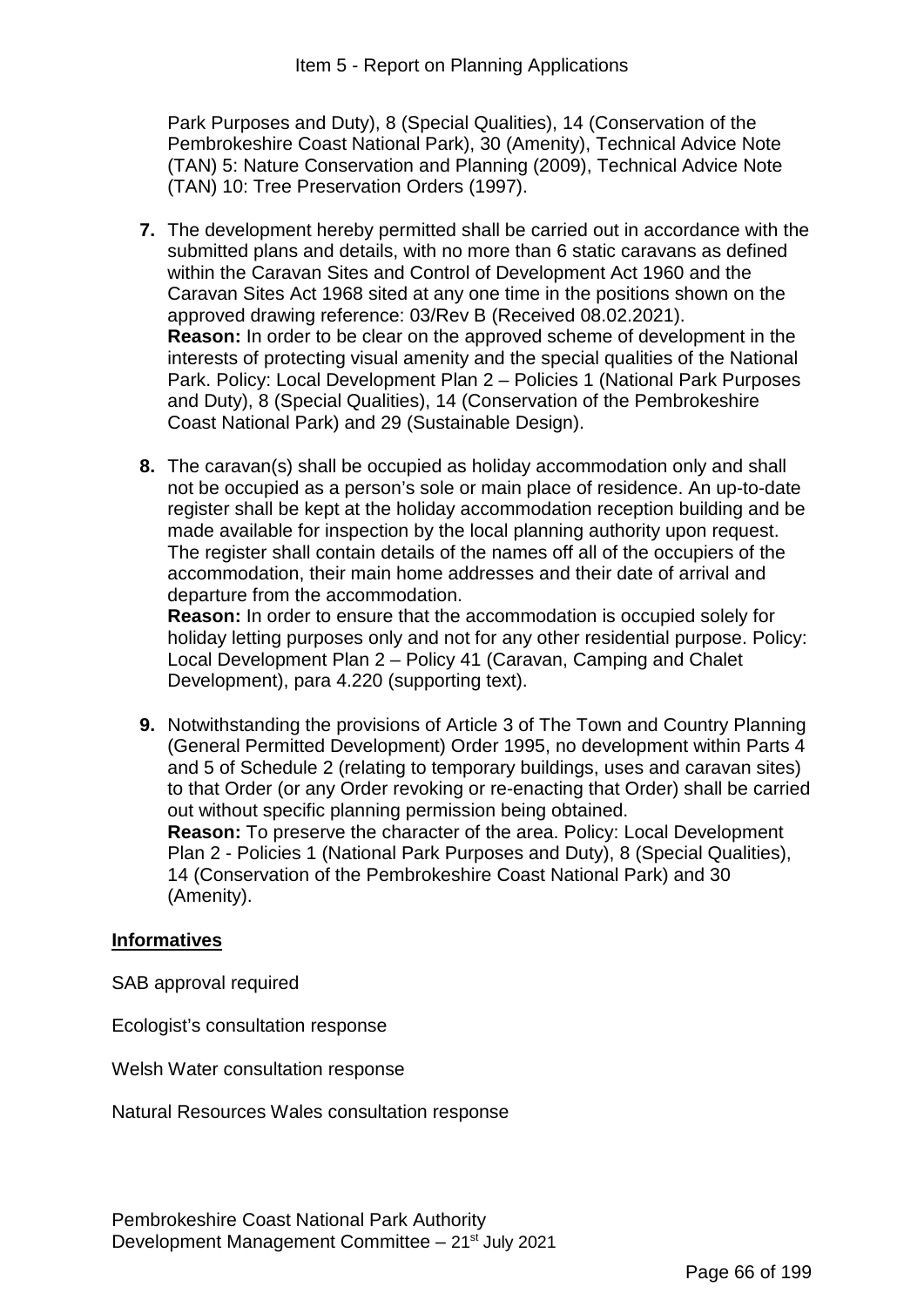

| Manorbier,<br>Tenby,                | Scale<br><b>@A4</b><br>1/2500               | Architectoral<br>Plauara Caprintiano                                                                             |
|-------------------------------------|---------------------------------------------|------------------------------------------------------------------------------------------------------------------|
| <b>SA70 7SL</b>                     | Drawing No:<br>01 REV A<br>Drawn By:<br>D.B | Tel: 01994 240 366                                                                                               |
| Dwg. Title:<br><b>Location Plan</b> | Checked By:<br>G.B<br>Date:<br>06/2020      | Mab: 07970 420322<br>Email: Gerald@Geraldblainassociates.co.uk<br>Address: 15 St John Street, Whitland, SA34 0AN |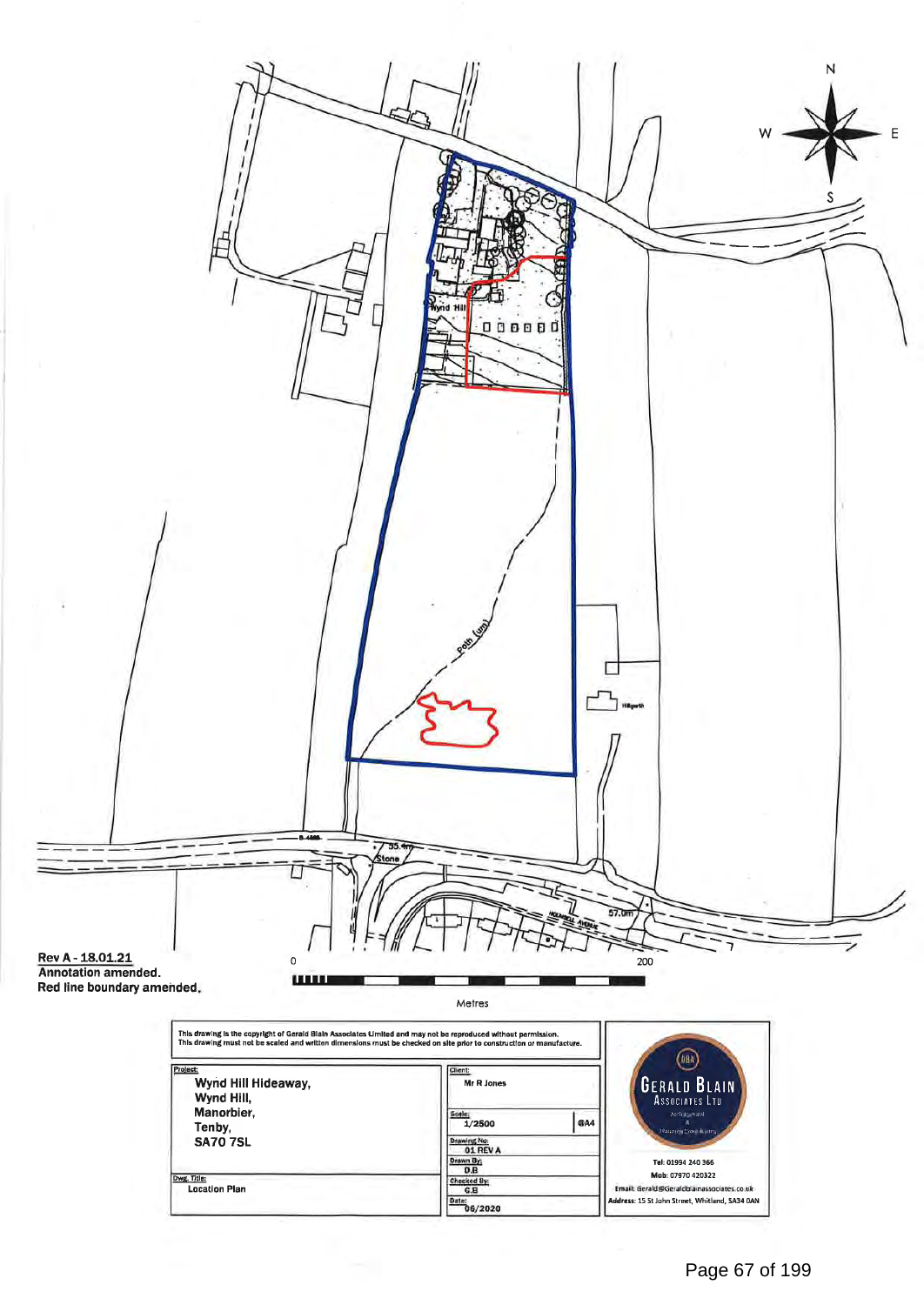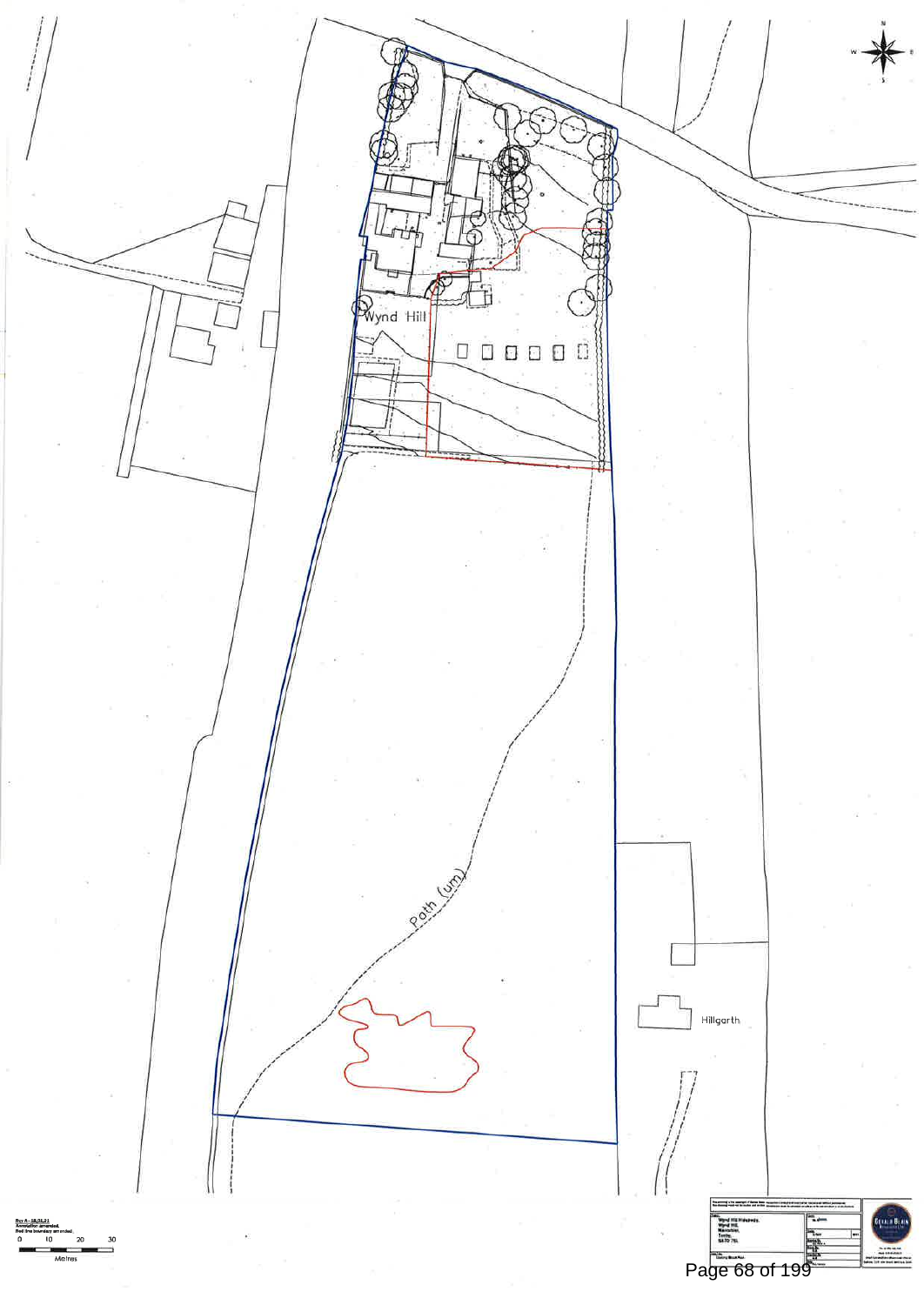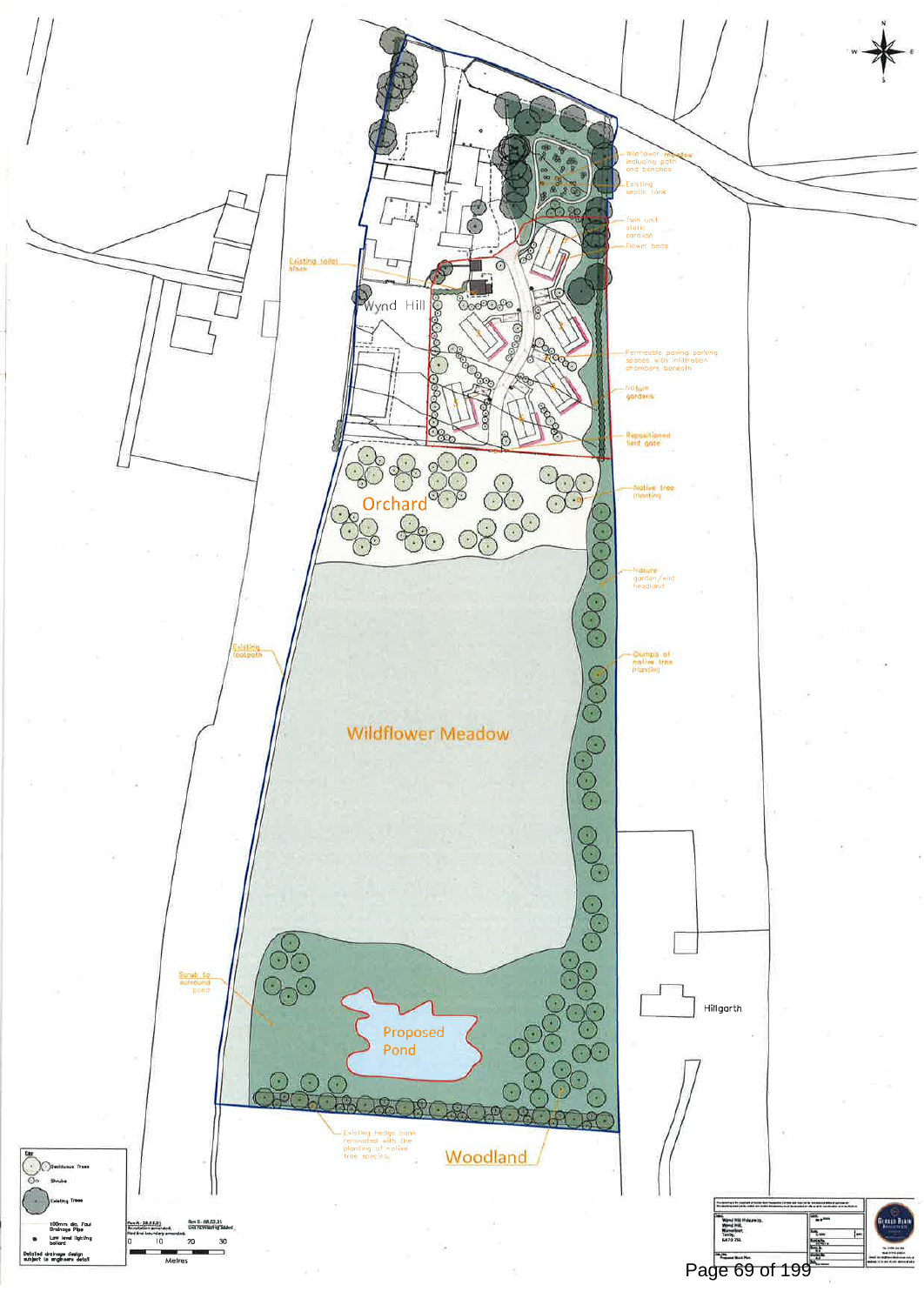

# o Small boulders: A number will be fitted into the borders in a range of aspects. Some will<br>have chambers undernasth.

- new we are of companies manufacture a variety of Hedgehog "homes". As Badger predste Hedgehog<br>It would be valuable to seek guidance from the Hedgehog Preservation Society and from local
- o Schwegier menufacture a wide range of specifically manufactured "homes" for invertebrates and it<br>would be valuable to install some of these, (The numbers given are the ordering code for product<br>available from Jacobi Jayn o Neating B
	-
	- Exis for Solitary Insects:<br>Hardwood Insects:<br>Clay and Reed Insect Block 00370/5<br>Wood-concrete Insect Block 00 375/1

### THREE: PROTECTING TREES, HEDGEROWS and SCRUE

- o All trees, hodgerows, banks and scrub slong the boundaries of the development alto<br>(CAlothern, D/Eastern and F/Western) and the boundaries of the large field will be retained<br>an valuable wildlife habitats and landscape f
- 
- as validate winder an<br>elistic and lendscaping they will be probacted from the properties of<br>the control of the properties of the property precision of the property<br>of the property precision of the property of the property
- o Trees will be protected from direct impact and from severance or asphyziation of the roots o if there are no lerge trees in particular boundaries, the barriers will be erected 10 feet/ihree metres from the headland or scrub
- 
- o Barriers will be left in place until all stages of the development are completed.<br>
O Any ivy on trees will be left unmanaged and dead and dying timber will be retained as<br>
a habitat, unless it presents a sarious danger t
- a mentari, unress is presente a senous center to realize the of the selection of the selection of the selection<br>of the site will maintain areas of un-mown and/or lightly-managed<br>vegetation between the trees and articling o FOUR: PROTECTING BREEDING BIRDS
	-
	-
	- ofter outbuilings.<br>The Wildlibs and Countryside Act 1981 (ss amended) probets all wild birds, their nests and<br>their eggs. It is an offerens intentionally to:<br>The Will, injure or take any wild bird<br>Take, damage or destroy t
- 
- FIVE : PROTECTING BATS
	- o There are potential bat roosts within the range of crevices and holes in the stone w o To avoid any risk of entombing roosting bats these crevices and holes will be left as they<br>are, with no further pointing.
	- o if necessary, e.g. for sinictivel repair works, it may be necessary to employ a Bet Consultent<br>In the check whether any bats are present and to mitigate against any risk of injuring or killing a
- SIX: PROVIDING ADDITIONAL RODSTS and NEST SITES in the WALLS
	- o Within the atons walks are a number of crevices and holes that offer potential roost sites for<br>small, crevice-dwelling bass (including Pipistrelia and Nyotie apecies) and roost and mest<br>sites for birds (including Blue Ti
	- o More nerrow crevices and amail holes may be opened up in these waits, in Appendix Two<br>there are photographs of a range of suitable features that can easily be created
	- o Some can be deep crevices, while others can lead into chambers of varying sizes within the<br>walls.
- **SEVEN: ERECTING BIRD BOXES**
- 
- o To increase the possibilities for meting birds within the Lodge alle, six nest looses will be<br>erected on the trees.<br>a Demonstration wood crete in the state of the first of the membertured from wood crete.<br>These will be m

Recognized  $\omega$ 

\*\*\*\*\*

三家

699

000

8980

80

3

8

₫

凸-

- o This pond will be located towards the southern end of the field, utilising the slopes of the land.
	- o it will not be loo close to existing trees or on the south side close to any new small<br>woodland, so that it is not shaded from the sun.
	- o The dealgn, construction and final landscripting should follow the detailed instructions given in Appendix Three: Crazing a New Wildlife Pond (page 26 in accompanying Ecalogica):<br>Blodlyersity report:<br>Blodlyersity report:
- NINE: TRANSFORMING the SOUTHERN PASTURE/HAYFIELD

Mr and Mrs Jones have described their plans to increase the range of habitats and wildlife in this<br>fletd, which include creating a wildflower meadow, making a pond and planting a several blocks and<br>other native landscape t

- A: Wildflower Meadov
	- o There is no need to introduce plants or seeds into the pasture. Our own experience of managing and monitoring former intensively-farmed pastures over a ten-year period managing and managing in every conditions that we us
	- o The required transformation to a "wikiflower mesdow" can be achieved by cutting the<br>grassland only once a year (ideally in mid- to late-August) . This schedule allows plants to<br>flower and seeds to set, and meny insects a
	- o in the first years the field will be lightly-grazed by cattle during the autumn and winter. The cattle will lightly posch the band, which opens up the sward to allow seads to germinate.
	- o it will be locked up from any grazing from April 1st until the hay harvest in August o in mid- to late-August it will be cut, turned several times and then baled. Removing the<br>cuttings as baled hay or haylege will in time reduce soil fartility and create the conditions that<br>meke possible colonisation by a
	- o For al issal the first five years, there will be no applications of chemical fertiliser or organizations of the end of that period the botanical state of the field will be evaluated by a sultably-experienced ecologist.<br>U
- 
- B: Existing Hedgerows with Wide Headlands o The existing hedgerows on the eastern and western aldea will be retained and only<br>occasionally managed, so that where possible there are wide, rank headlands.

C: Areas of Scrub

- Areas of scribts and Bracklen ucrub along the southern half of the eastern side of the field<br>and areas of Bracklenbuck Willow and Nettle scrub side and areas of Bracklenbuck with the same of the substance of the scrub of
- 
- 

- D: Blocks of Native Trees and Individual Landscape Trees o The species of tress and shruba should be selected from the list on page 19, reflecting in the mein<br>The local reclogy. To assist in choosing the species, it would be valuable to seek the sdvice of the<br>County Botanical Re
	- o The block of new trees will be designed as a small woodland in the south western corner,<br>or as a long shellar-belt down the easiern side
- o it will be designed with the larger spacies surrounded by small trees at the edges<br>especially those that do not flourish in shady conditions
- o To make the woodland appear natural rather than an obvious plantation, the trees will not be planted in the s<br>planted in straight lines and with warying distances between the trees. The block will be an<br>irregular shape w
- 
- in equivale aixe for this field would be a woodland of around a half-scre to an acre<br>of consideration must be given to whether management of the field will ever include grazing by<br>cattle aixe for this field would be a wood
- Landscape trees will be planted at the northern and to partly screen the new jodges.
- o However, there will not be many within the heart of the field, otherwise it will be impossible to make hay. E: New Hedgerow
- - our involution<br>a people on the axiality are being the southern boundary by planting a hedgerow of native<br>apecies on the axialing new bank and possibly replanting the sxisting sactions on the<br>esstern and western ends.
- o Appendix Four (pages 27-28) details the design, planting and management of Hedge
- F: Field Pond
	- a Bafore embarking on this project it is important to check that<br>(a) There is a depth of clay on the allo that can be used to line and waterproof the pond;<br>(b) That three is a suitable source of water.
- Rev A 18.01.21  $\overline{1}$ 帚 Page 70 of 199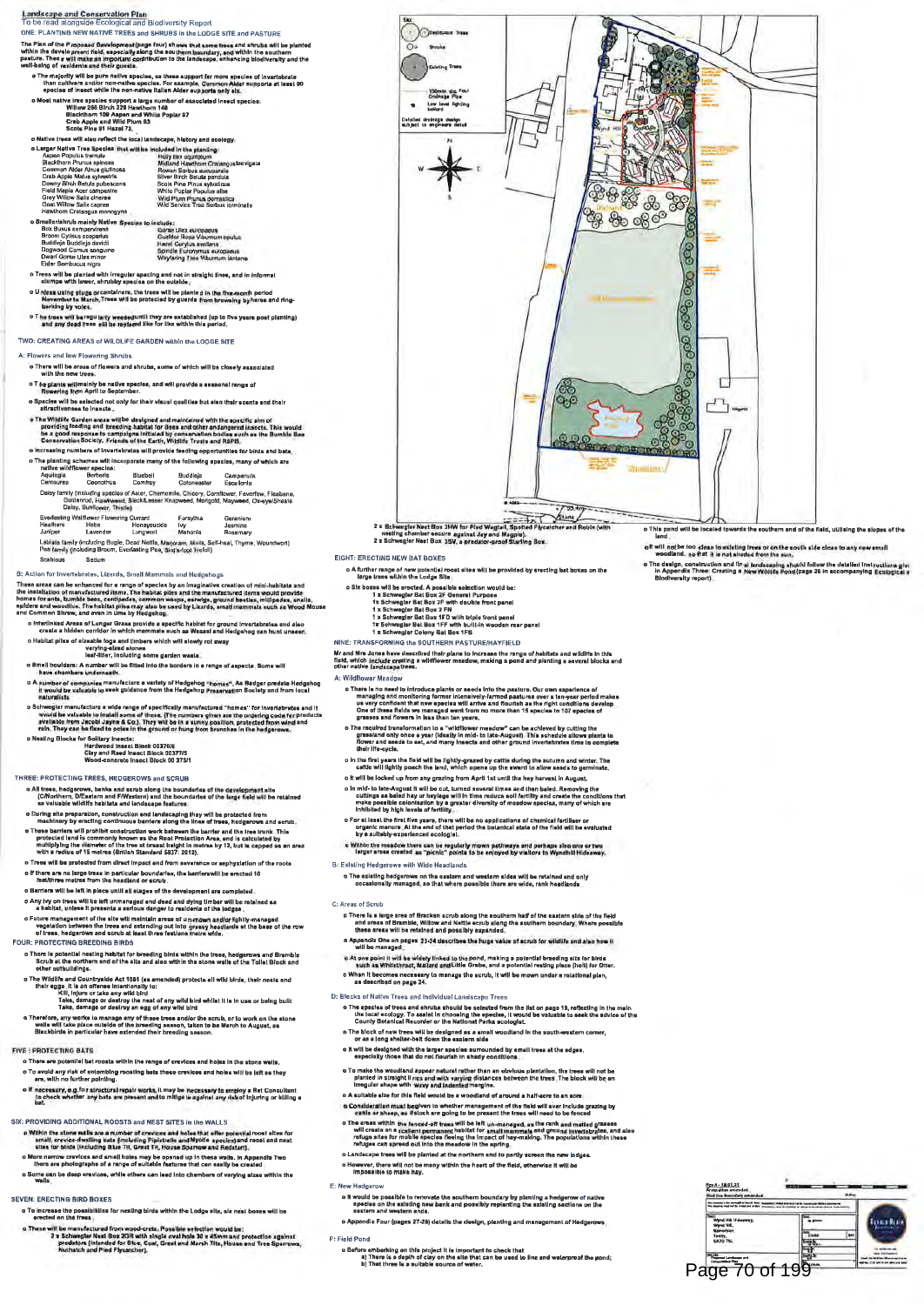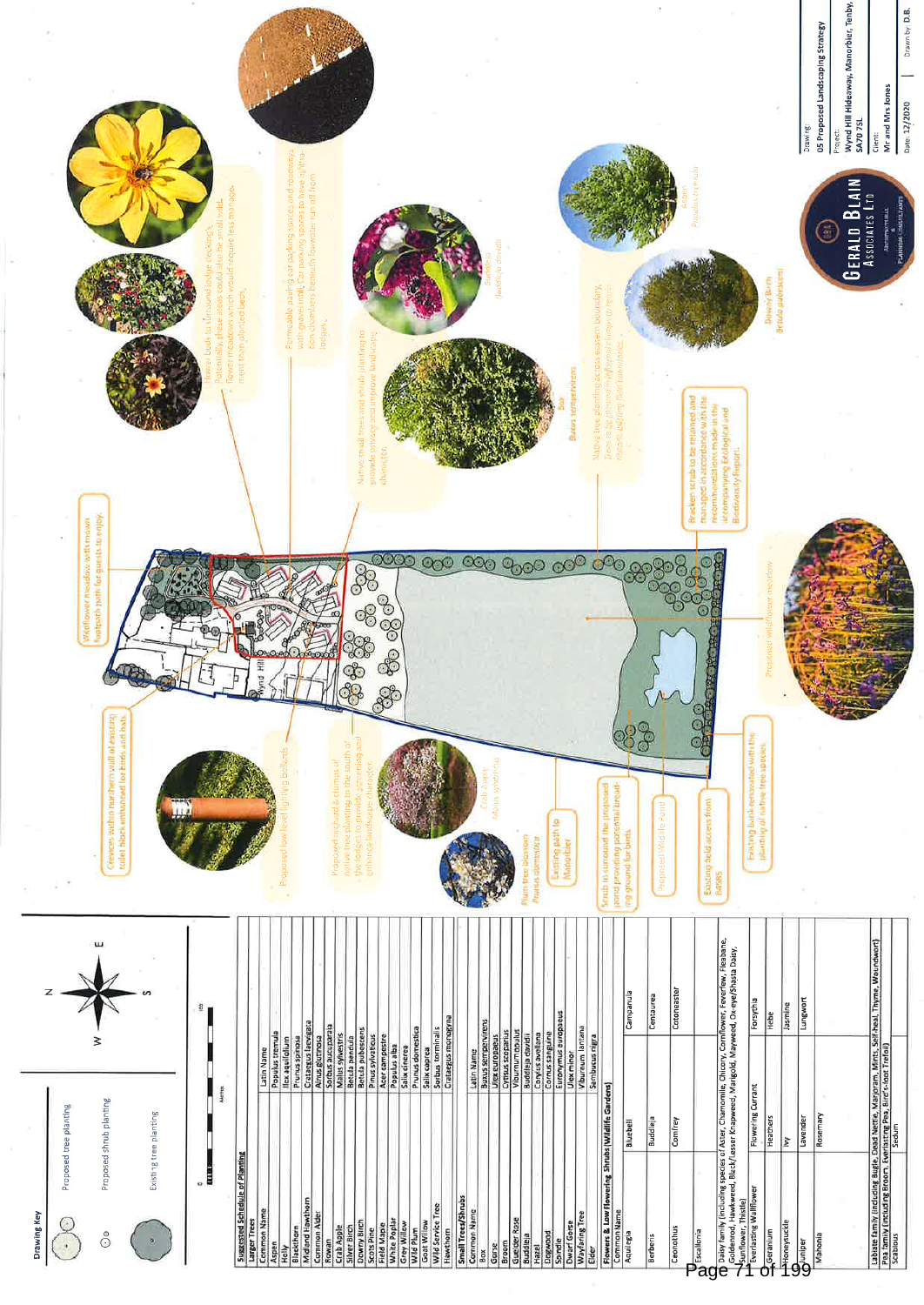



Tel: 01994 740

Ï